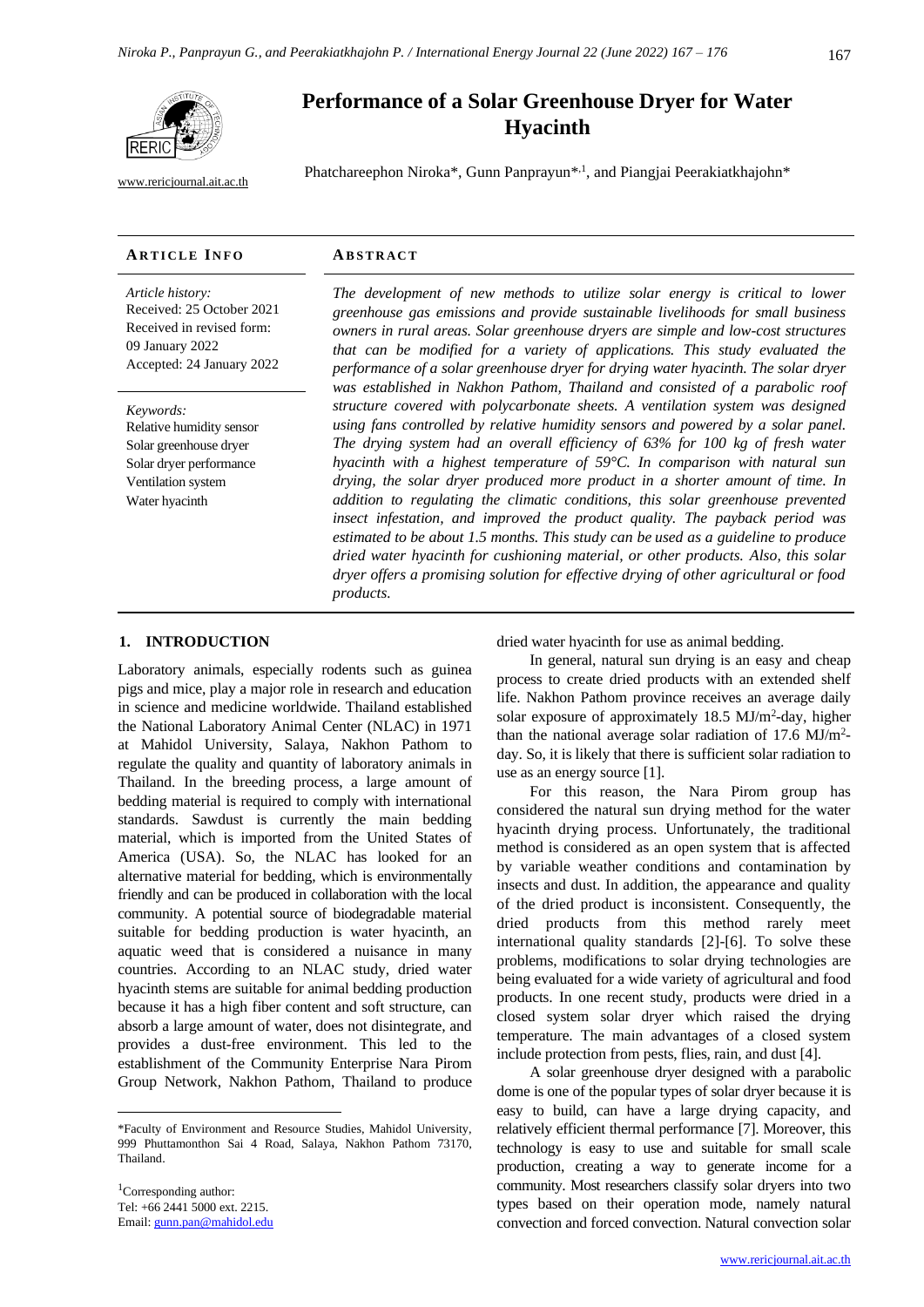dryers work on the thermosyphon effect. Air is heated and circulated by thermal updraft and needs no external source of energy required. On the other hand, forced convection solar dryers contain an exhaust fan to increase airflow rate. The forced convection dryer has a greater drying rate compared to rates obtained by natural convection solar dryers. Forced convection dryers are better suited for high moisture content crops [5], [8]-[15]. This research tested a forced air convection solar greenhouse dryer. The general principle of solar greenhouse drying is based on the greenhouse effect. Short wavelength solar radiation passing through a transparent roof heats both products and materials inside the solar dryer. The warmed objects emit long wavelength solar radiation, which cannot pass through the transparent cover, resulting in increasing the inside temperature. As the product moisture evaporates, it is removed through an outlet vent in the top of the solar dryer. The moist air is replaced by dry air drawn in through an inlet [5], [16], [17].

Several studies have reported on the performance of parabolic greenhouse solar dryers for food and agricultural products. For example, Janjai and coworkers developed a ventilated solar dryer for drying chili [7]. The parabolic shaped dryer promoted higher temperatures and shorter drying times than traditional sun drying, and the drying efficiency increased with larger loads. Moreover, the product obtained by this dryer had good quality color and texture. The performance of a village-scale solar greenhouse dryer for drying longan and banana has been reported [16]. The solar dryer showed advantages in its performance by requiring shorter drying times and providing higher quality product than the natural sun drying method. A large solar greenhouse dryer for drying chili and banana achieved better color quality and shorter drying time compared with traditional sun drying [18]. The performance of a large-scale solar greenhouse dryer was tested during drying of chili, banana, and coffee in Laos. The study found that using the solar dryer provided shorter drying times than natural sun drying for all products tested. The products obtained in this solar dryer had good quality [19]. A greenhouse solar dryer combined with a LPG gas burner was developed to produce osmotically dehydrated tomatoes. This method solved problems caused by rain and cloudy periods, allowing continuous drying of product [20]. In another study, a large-scale solar greenhouse dryer for drying chili demonstrated reductions in drying time and better quality of color compared to natural sun dried products [17]. The artificial neural network (ANN) model of a parabolic greenhouse solar dryer for drying lychee were studied. In comparison with traditional sun drying, the solar dryer used less drying time and provided good quality dried product. The results were in good agreement with the ANN model [21]. The performance of a parabolic greenhouse solar dryer for drying cayenne pepper was examined. The study found that drying the cut pods in the solar dryer significantly reduced the drying time. There was no significant difference of the capsaicin content between each experiment [22]. To improve the performance of the solar drying system, a parabolic hybrid dryer combined with a rice husk burning system for drying banana was built. The rice husk burner had high efficiency. The hybrid solar dryer showed considerable improvement in drying time when compared to traditional sun drying, and the problem of drying during cloudy and rainy days was solved [23]. A large-scale solar greenhouse dryer combined with phase change material (PCM) was examined for drying chili. This solar dryer with PCM thermal storage achieved higher efficiency and shorter drying times than without the PCM. PCM thermal storage can be used for drying during fluctuating weather conditions [24]. Recently, a detachable solar greenhouse dryer for drying potato produced dried product with better visual appearance than that of natural sun drying and was free from any contaminants. In contrast, the natural sun-dried product was dirty and contained other impurities. Furthermore, solar dryers can be used for household purposes [25]. Moreover, different types of solar dryers and covering materials were compared for drying blackberry pulp. The results showed no significant differences of chemical composition after different drying processes, except anthocyanins of dehydrated blackberry pulp was lower than the raw material [26].

Previous studies showed the temperatures inside the solar dryers were significantly different from the ambient temperatures and provided shorter drying times and higher quality dried products than that of open-air sun drying. In addition, the dried products were neither damaged by rain nor eaten by rodents and insects [7], [16]-[24]. Hence, solar drying technology has been used with good benefits.

Previous studies have proposed a variety of solar greenhouse dryers designed to meet particular drying requirements of specific products [16], [27]. There still exists a gap in research on solar greenhouse dryers for drying biodegradable material, especially for water hyacinth. Also, the basic drying parameters and the characteristics of dried products should be investigated.

Preliminary studies comparing solar dryer and natural sun drying methods have shown that the solar dryer method has better quality of dried product and shorter drying time than natural sun drying, but it has humidity control problems and differences in the drying rate in each level of the drying trays. Generally, the drying rate depends on the natural material characteristics, the solar dryer type, and the environmental factors during drying, such as temperature, air velocity, relative humidity, and heat transfer coefficient, among others [4], [28], [29].

Moreover, this project was designed to be in line with the Bio-Circular-Green Economy (BCG) Model of Thailand, which is a policy to drive economic development and improve the quality of life, based on environmental sustainability. The bedding production process transforms water hyacinth, which is a biodegradable waste within the community into an animal bedding product. The process of using solar greenhouse dryers to produce sun dried products creates economic value, reduces the import of materials, and generates income for the community using simple technology that the community can operate by themselves. Sun dried products have a reduced moisture content that inhibits microbial growth and use solar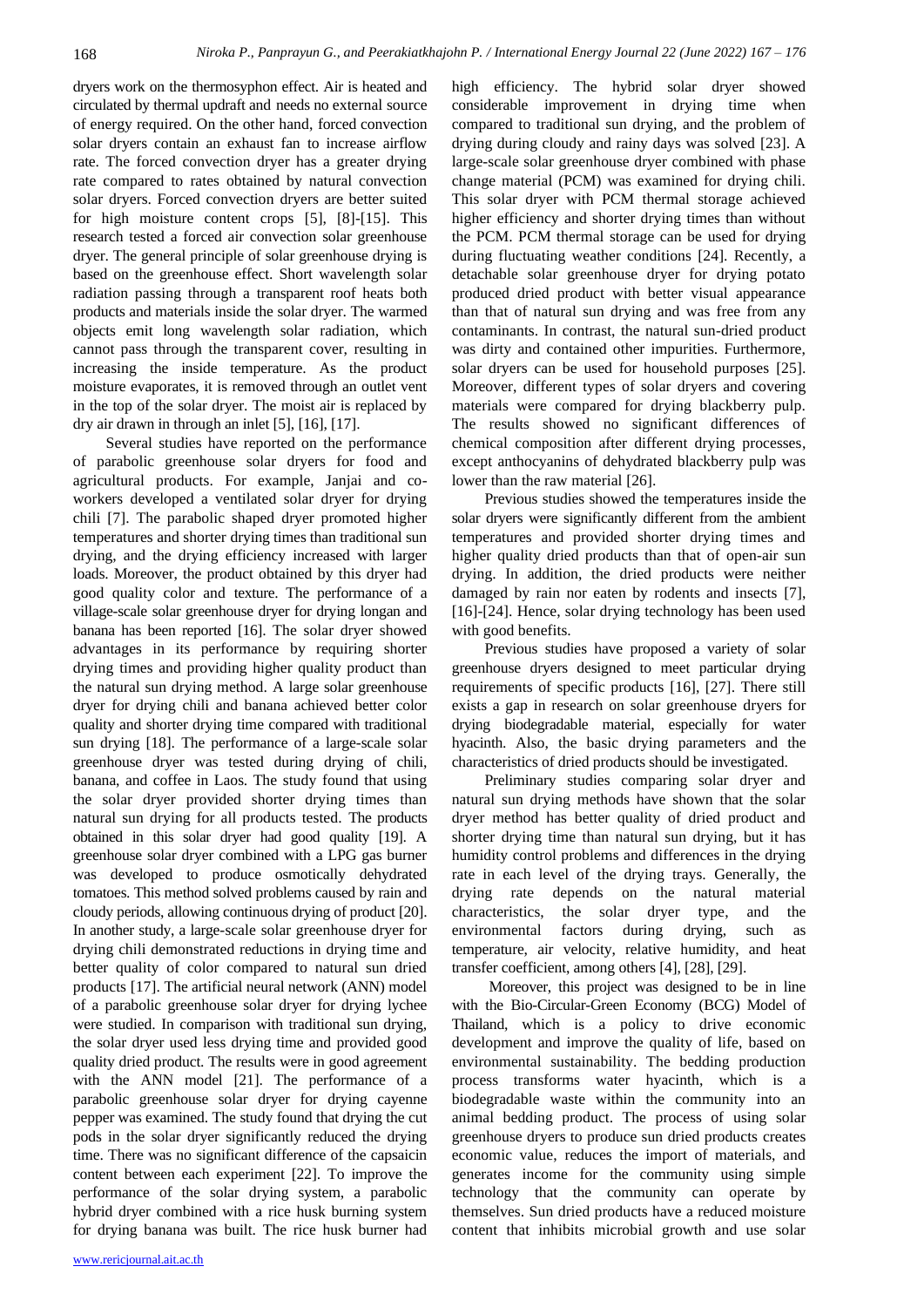energy which provides a fuel cost-saving benefit. Sun drying has a zero-carbon footprint and produces no greenhouse gas emissions. Solar greenhouse dryers also provide an economical way for local communities and small business entrepreneurs to create a livelihood using sustainable natural resources. Furthermore, the product not only has the potential to be used as animal bedding but can also be produced as a biodegradable cushioning material to replace petroleum-based materials, as well as to reduce greenhouse gas emissions from foam or plastic manufacturing processes for environmental sustainability.

Accordingly, the objective of this research was to improve the efficiency of drying water hyacinth using a solar greenhouse dryer compared to traditional sun drying. The production of bedding material from dried water hyacinth was examined as an environmentally friendly way to create value from an invasive plant that is considered a nuisance. Additionally, the overall objective was to help create sustainable livelihoods for rural residents and small businesses by developing an economical solar dryer that can be used for production of dried water hyacinth and agricultural goods.

# **2. MATERIALS AND METHODS**

## *2.1 Design and Construction of Solar Greenhouse Dryer*

Figure 1 shows the shape and size of the solar greenhouse dryer and its sample positions. It was constructed and installed at the Community Enterprise Nara Phirom Group Network, Nakhon Pathom, Thailand. The solar dryer was positioned in an east-west orientation to collect more solar radiation in the solar dryer and optimize drying efficiency [15]. The dried water hyacinth was produced for use as animal bedding at the National Laboratory Animal Center (NLAC), Mahidol University. The solar dryer has a volume of  $40.19$  m<sup>3</sup> within a parabolic roof structure made of polycarbonate sheets. The parabolic structure was selected because its shape allows solar radiation pass into the dryer throughout the day. A parabolic shape also handles wind loads well. It is the main design of solar dryer structures of the Department of Alternative Energy Development and Efficiency, Thailand [4], [30]. Moreover, a recent study [31] reported that the parabolic-shaped solar dryer has higher efficiency, higher temperature, and shorter drying time compared with an even-span shape. The polycarbonate sheets were chosen because it is a transparent material with properties to create a good greenhouse effect. The material has high transmittance of shortwave solar radiation and low transmittance of infrared energy. Furthermore, it is lightweight and has good thermal resistance with low density and low thermal conductivity which reduces heat loss to the environment [7], [16]. The floor was made of 2-inch thick foam insulation sandwiched between black metal sheets providing strength, durability, and good heat absorption. Concrete posts were used to make an elevated platform due to this area being prone to flooding.



**Fig. 1. The structure and dimension of a solar greenhouse dryer and sample positions (S).**

The ventilation system consisted of three 6-inch fans, installed on the top of the solar dryer opposite to the air inlet, controlled by relative humidity sensors and powered by a 100-W solar cell panel with a 0.54 kWh battery for solar energy storage (Figure 2). The fans operated when the relative humidity inside the dryer was equal or higher than 60% and the ambient relative humidity was less than inside.

Relative humidity sensor controllers (MH13001, measurement error  $\pm 3\%$  RH) and wet-dry bulb thermometers (red spirit filled thermometer measurement range  $0 - 100$  °C) were installed both inside and outside of the solar dryer for inside and ambient temperature measurements. The crop temperature was measured by infrared thermometer

(model DT8380, accuracy  $\pm 2\%$ ). The solar radiation intensity and air velocity were measured using a solar power meter (TENMARS model TM-206, accuracy  $\pm 10$ W/m<sup>2</sup>) and a digital anemometer (AIMO model MS6252B, accuracy ±2%), respectively.

The dryer had two sets of metal shelves with four levels of drying trays. Trays were placed a distance of 0.40 m apart, inside the solar dryer. The dimensions of each drying tray were 1.25 m x 2.80 m x 1.40 m, allowing a maximum loading capacity of 100 kg of fresh water hyacinth (Figure 3). The product samples were weighed at 2-hour intervals using a digital balance (Digital balance DHL DJ1002C).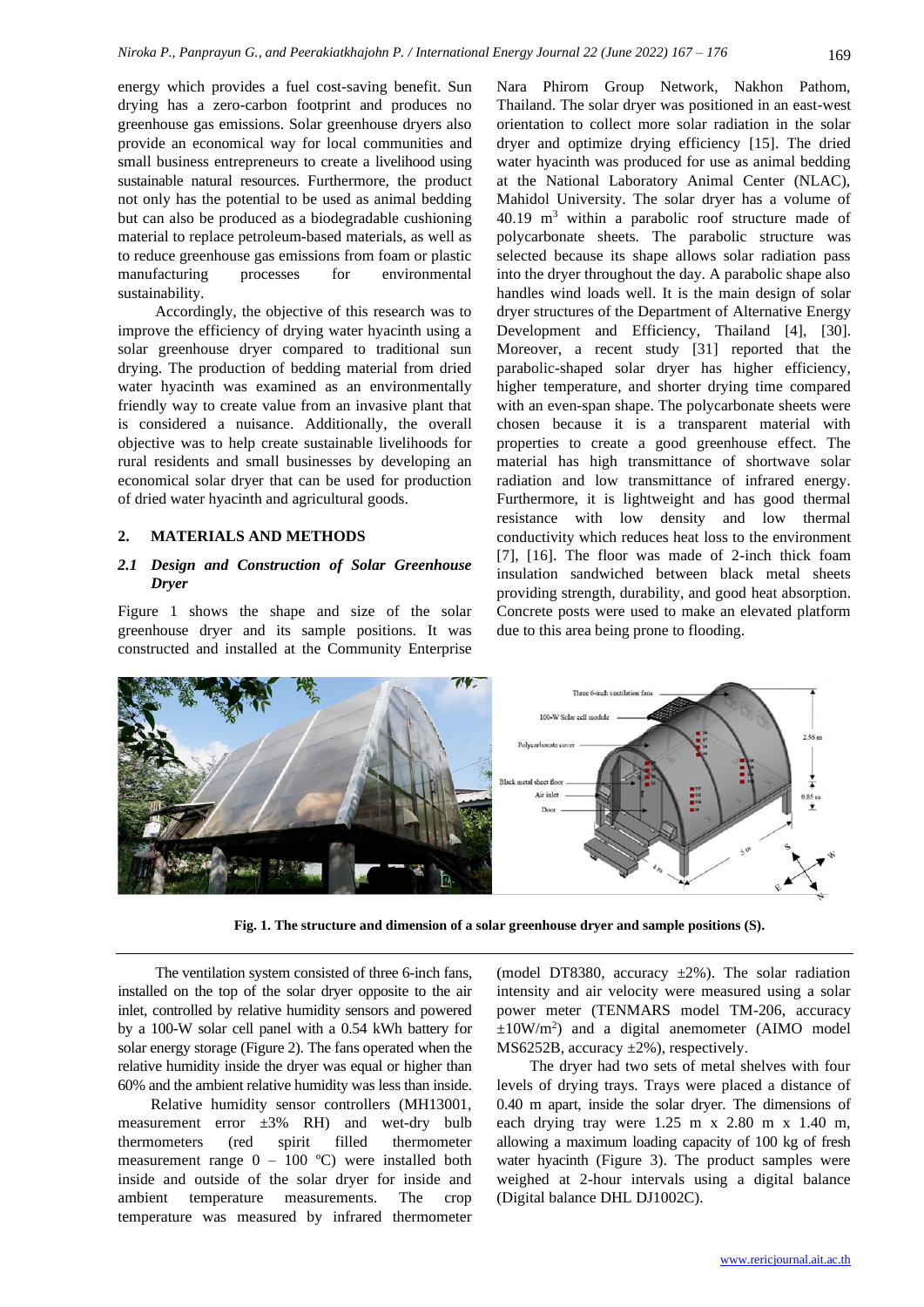

**Fig. 2. Relative humidity control sensors.**



**Fig. 3. The characteristic and dimension of the drying shelves.**

#### *2.2 Experimental Procedure*

Comparison of the solar greenhouse dryer efficiency and natural sun drying was done under the same weather conditions. A total of three experiments (three replications) were carried out during the study from February to April in 2018. The water hyacinth was collected from Nara Pirom canal. After harvesting, their roots and leaves were chopped off. Only the stems were used as the main drying material. The stems were cleaned and cut into 1 centimeter lengths. Water hyacinth stems were selected based on a previous NLAC report that studied dried stems for use in animal bedding because dried stems had better shape, texture, and consistency than other water hyacinth parts.

For each experiment, one hundred kilograms of fresh water hyacinth were dried in the solar dryer. The study was conducted under two conditions. The first condition involved the natural sun drying experiment, in which the samples were divided into two groups. The second condition involved the solar greenhouse dryer experiment, in which the samples were divided into four main groups. Each group consisted of four levels of drying trays. One kilogram of fresh water hyacinth was assigned to each group. The samples were weighed at 2 hour intervals and returned to their same position. A sample was considered completely dried when its weight decreased to less than 85 grams, which is suitable dried product in terms of color and shape, following the criteria of the NLAC, Mahidol University. After a sample was completely dried, it was removed and replaced with a new sample on that tray. During the drying experiments, it was necessary to collect data on the variation of ambient temperature and relative humidity, temperature and relative humidity inside the solar dryer, solar radiation, and air velocity. Additionally, the variations of crop temperature and weight were recorded from 9:00 am until 3:00 pm.

Crop moisture content is the amount of water or liquid that is contained in the products. Normally, it is reported on a wet basis (wb) [3], [4], [29], [32]. The wet basis is the ratio of weight of water per weight of wet sample, which is calculated using Equation 1.

$$
\%MC_{wb} = [(W_w - W_d)/W_w] \times 100 \tag{1}
$$

where  $MC_{wb}$  is wet basis (%),  $W_w$  is wet weight (kg), and  $W_d$  is dry weight (kg).

#### *2.3 Drying Efficiency*

The drying efficiency of a solar greenhouse dryer is defined as the ratio of output energy of the solar dryer to input energy to the solar dryer which is shown as percentage. Solar radiation input on the dryer is calculated as shown in Equation 2 [7], [23].

$$
E_{\text{solar}} = A_{\text{dryer}} \int S_r(t) dt
$$
 (2)

where  $E_{solar}$  is solar energy input on the solar dryer (J),  $A<sub>dy</sub>$  is dryer area (m<sup>2</sup>), and  $S<sub>r</sub>(t)$  is solar radiation at time t  $(W/m<sup>2</sup>)$ .

Solar dryer output in terms of energy required for vaporization is calculated using Equation 3.

$$
E_{\text{dryer}} = m_{\text{r}} L_{\text{g}} \tag{3}
$$

where  $E_{\text{dryer}}$  is solar dryer output (J),  $m_r$  is moisture removed (kg), and  $L_g$  is latent heat of vaporization of moisture (J/kg).

Therefore, drying efficiency of the solar dryer is calculated using Equation 4.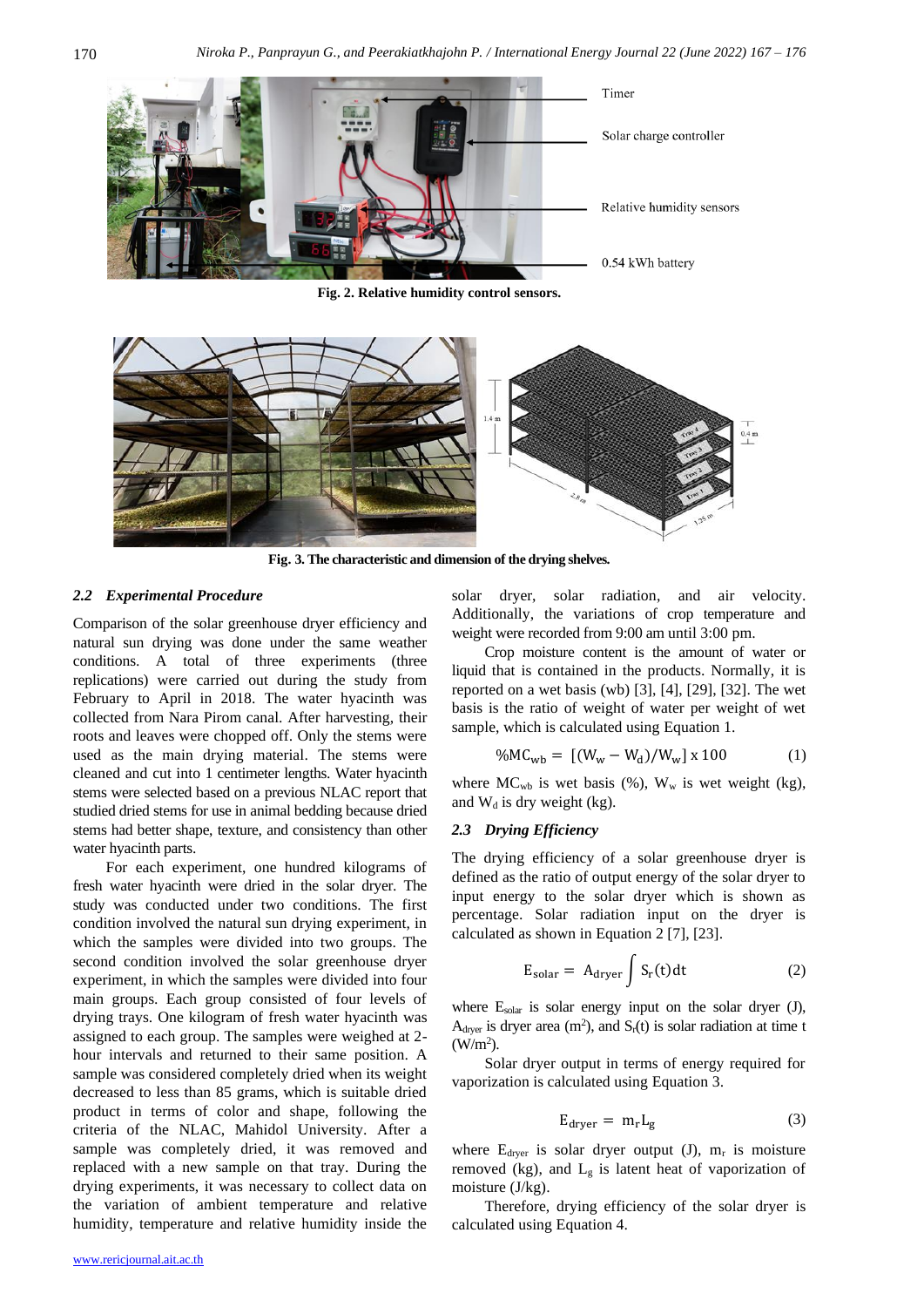$$
\varepsilon_{eff} = \left[ E_{dryer} / (E_{solar} + E_{module}) \right] \times 100 \tag{4}
$$

where  $\varepsilon_{\text{eff}}$  is solar dryer efficiency (%) and E<sub>module</sub> is energy output from the solar panel (J).

#### **3. RESULTS AND DISCUSSION**

## *3.1 Performance of Solar Greenhouse Dryer*

Three full scale experiments (three replications) were conducted to examine the performance of the solar greenhouse dryer from February to April in 2018. In the drying experiments, the solar radiation during drying of water hyacinth was measured. Figure 4 shows the variations of average solar radiation intensity. The first day was a clear day and solar radiation rose sharply from 9:00 am to 1:00 pm and the solar radiation intensity reached 973 W/m<sup>2</sup> (S.D.=45.13). However, it decreased considerably in the afternoon. Meanwhile, the second day exhibited fluctuations of solar radiation intensity. The solar radiation intensity in the morning (9:00 am to 11:00 am) reached a maximum of 892  $W/m^2$  (S.D.=35.35). However, it decreased considerably in the afternoon (1:00 pm to 3:00 pm) owing to cloudy skies. Both days of the experiment revealed similar patterns of solar radiation with the lowest intensity in the morning (9:00 am).



**Fig. 4. Variation of solar radiation intensity with time of the day.**

*\*The average of solar radiation intensity on 21-22 February, 2018 was 557 W/m 2 , 17-18 March, 2018 was 792 W/m 2 , and 9-10 April, 2018 was 688 W/m 2* .

Figure 5 shows the variations of average inside and ambient temperatures and relative humidity while drying the water hyacinth. On the first day, both the ambient temperature and temperature inside the solar dryer increased from 9:00 am to 1:00 pm, then decreased until the end of the study at 3:00 pm. On the second day, there were two periods with increasing temperature inside and outside the solar dryer, namely 9:00 am to 11:00 am and 1:00 pm to 3:00 pm. The maximum temperature inside the solar dryer and ambient temperature were 59°C  $(S.D.=3.46)$  and  $38^{\circ}C$   $(S.D.=2.47)$ , respectively. The difference between the average temperatures inside and outside the solar dryer was approximately 14°C, a significant difference. The same finding was found in several previous studies[16], [17], [19]-[21], [23].

Meanwhile, on the first day, the relative humidity both within the solar dryer and outside ambient air decreased over time from 9:00 am to 1:00 pm. Lower relative humidity and higher temperatures enable the air to hold more water [16], [20]. In contrast, the reverse process occurred in the latter half of the day. The

findings of this study were consistent with those of other studies [16], [17], [19], [20]. Weather conditions fluctuated the second day due to clouds. The relative humidity of the air inside and outside the solar dryer had two periods with decreasing relative humidity, namely 9:00 am to 11:00 am and 1:00 pm to 3:00 pm. The average relative humidity inside the solar dryer was approximately 12% less than outside. The relative humidity was inversely proportional to the temperature. Therefore, the environment inside the dryer had higher drying potential with consistently higher temperature and reasonably lower relative humidity than the ambient air. This is due to the polycarbonate sheets covering the solar dryer structure and removal of moist air inside the dryer by the humidity control system. Generally, the thermal radiation was absorbed by the drying material and the black elements inside the solar dryer. In addition, long wavelength infrared radiation is not reflected through the polycarbonate sheet, thus reducing heat loss to the outside and creating a greenhouse effect [7], [16], [33].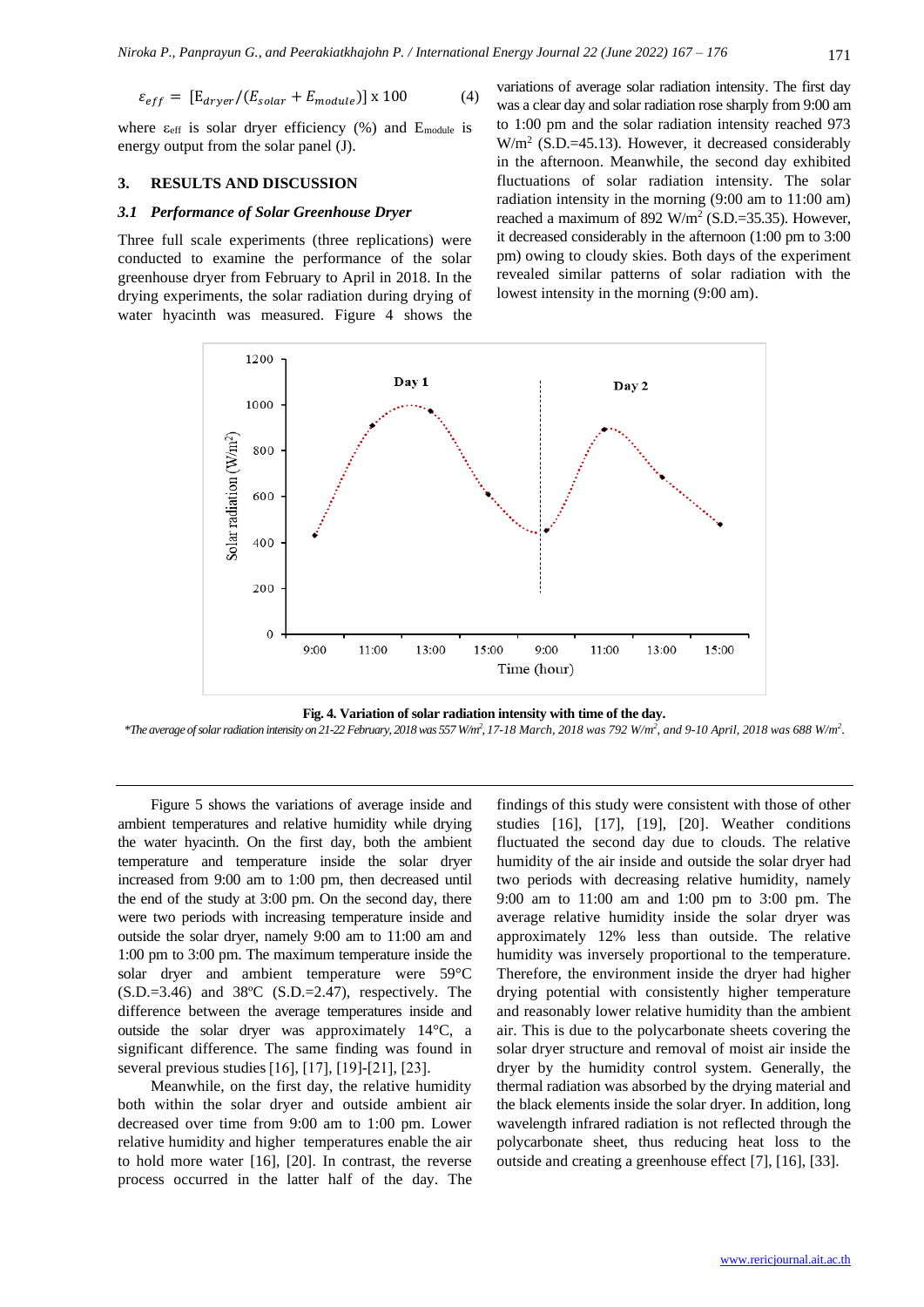

**Fig. 5. Variation of temperatures and relative humidity during the day.** *\*The experiments were carried out on 21-22 February, 2018, 17-18 March, 2018, and 9-10 April, 2018.*

The air velocity of the three ventilators was investigated during the drying experiment. They were controlled by the relative humidity control sensors. The ventilators were in use starting from 9:00 am on the first day because the relative humidity inside the solar dryer was higher than the outside air. The ventilators had an average wind speed of 1.71 m/s (S.D.=0.10) and the ventilation rate of the solar dryer was  $112 \text{ m}^3/\text{h}$ . In contrast, the ventilators did not work all day on the second day due to the working condition of relative humidity control sensors. A previous study on drying water hyacinth in a hot air oven found that the optimum air flow rate was  $158.4 \text{ m}^3/\text{h}$  at 90 $\textdegree$ C [28].

Figure 6 shows the comparison of average inside and outside crop moisture contents (% wet basis). The samples were placed on each level of the drying trays inside the solar dryer and outside for natural sun drying where they were exposed to the variation of the weather conditions. The crop moisture measurements indicated that the initial moisture content of water hyacinth samples in each experiment was approximately 92%. The samples placed on tray 4 (top tray) and tray 3 finished drying (sample weight less than 85 grams) at 11:00 am and 1:00 pm on the second day, respectively, with a 13% final moisture content. While the samples drying on tray 2, tray 1 (bottom tray), and natural sun drying reached a suitable moisture content of 20% at 3:00 pm on the second day. In comparison to the preliminary experiments, the drying time decreased  $\frac{1}{2}$  - 1 day by installing the relative humidity control sensors.

There were significant differences between the products dried inside and outside the solar dryer, as well as between the products in the different levels of the drying trays in the solar dryer. The samples on tray 4 have the greatest tendency to lose moisture content because the top tray received energy from both solar radiation and heat in the solar dryer. Furthermore, it also evaporated quickly because it was positioned close to the ventilator, suggesting better air flow and more efficient drying of sample product on the upper tray [7]. In comparison of the dried product properties between solar greenhouse dryer and natural sun drying process, it was noted that the dried products were different due to the variation of weather conditions and environmental factors.

Although the drying time of water hyacinth inside the greenhouse was only slightly different from that of natural sun drying, it can be clearly noticed that the physical quality of dried water hyacinth samples by solar dryer and natural sun drying processes had different characteristics. Figure 7 displays the color and shape of dried water hyacinth by solar dryer and the traditional sun drying methods. The dried water hyacinth from the solar dryer showed better appearance in terms of color and shape with pale white color, and smooth, and soft texture. In contrast, the natural sun drying method had green color with dark spots and shrinkage. The accumulation of heat inside the solar dryer enables moisture to evaporate continuously. On the other hand, the natural sun drying depends on external weather conditions, resulting in discontinuous moisture evaporation. Besides improving the product quality and reducing drying time, the solar greenhouse dryer offers considerable prevention of contamination by other foreign materials, such as dust and insects.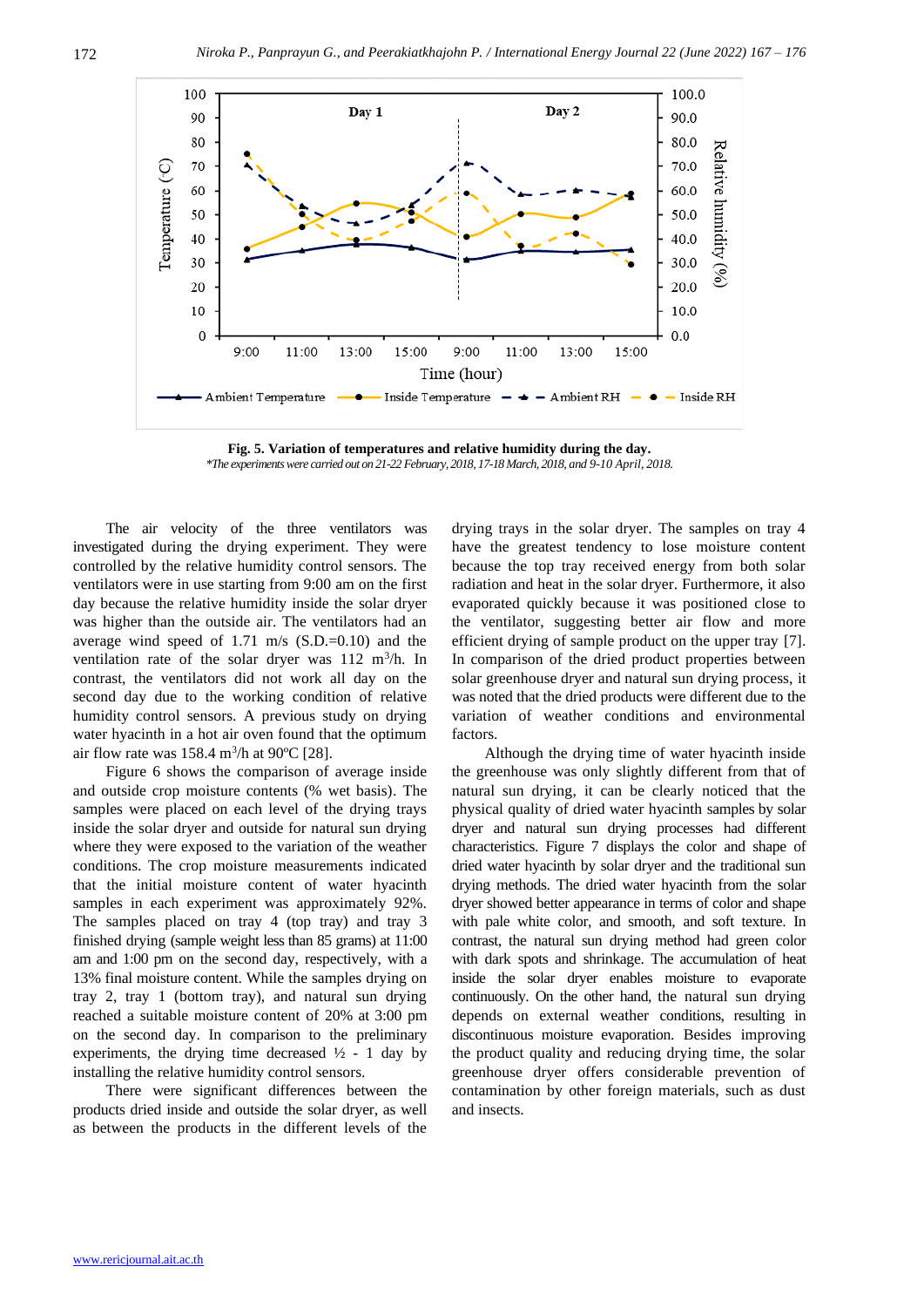

**Fig. 6. Removal of water hyacinth moisture content (% wet basis) over time.** *\*The experiments were carried out on 21-22 February, 2018, 17-18 March, 2018, and 9-10 April, 2018. \*\*Statistically significant difference at p = 0.05, with Sig. value = 0.010.*



**Fig. 7. Comparison of dried water hyacinth characteristics for solar greenhouse dryer (A) and natural sun drying (B).**

During the drying experiments, there was a need to manage the position of the water hyacinth due to the obvious difference of drying rate on each tray. In this study, when a sample was considered completely dried, it was removed and replaced with a new sample on that tray. The study indicated that the crop loading could be increased by 50 kg within 3 days and decreased the drying time by ½ day for drying 150 kg of fresh water hyacinth.

The solar greenhouse dryer had an overall drying efficiency up to 63% for 100 kg of fresh water hyacinth. In comparison, Janjai and co-workers [7] found that the drying efficiency is related to the crop weight in the drying process. They reported the highest load capacity of 150 kg had the best drying efficiency of 20%. Therefore, the solar dryer was recommended to be run at the highest possible efficiency. In the study of Boonyasri and co-workers [34], the solar greenhouse dryer had a maximum efficiency of 56% for drying 40 kg of pork. The comparison of solar dryer and traditional sun drying efficiency are summarized in Table 1.

#### *3.2 Cost Evaluation*

Table 2 shows the costs and economic parameters of this solar greenhouse dryer for a small community in the study area. The cost evaluation is based on the recent prices of the materials and dried product. The solar dryer capacity is 100kg of fresh water hyacinth and the capital cost for installation and construction was 2,991 USD. The Community Enterprise Nara Phirom Group Network can produce 1,200 kg of dried water hyacinth per month for the NLAC which can generate income for the community of around 2,513 USD/month. Based on the costs to build the drying system and the income generated by the sale of the dried products, this solar dryer has an estimated payback period of 1.5 months.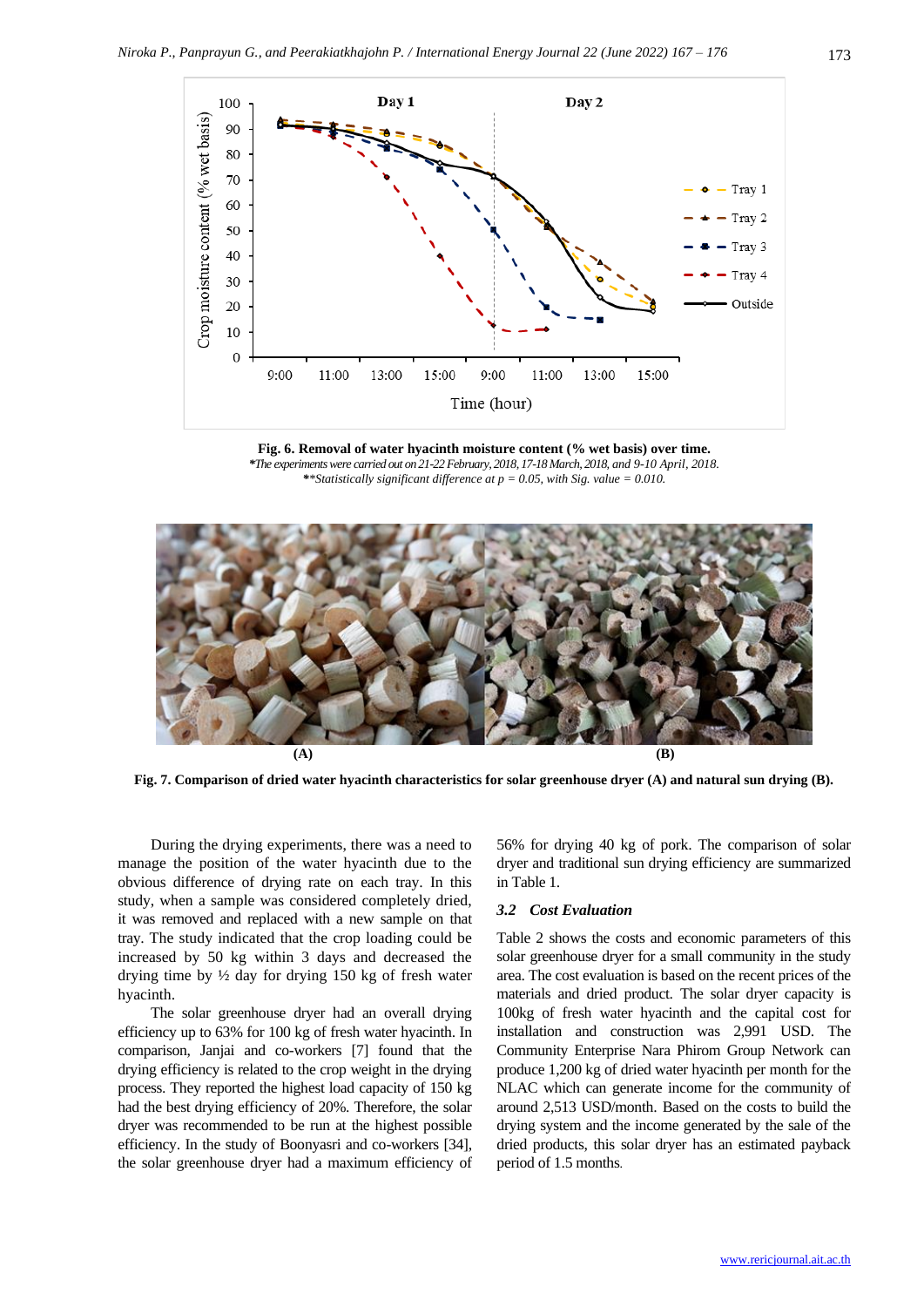**Table 1. Summary for solar greenhouse dryer efficiency compared with natural sun drying for water hyacinth.** Parameters Solar dryer Natural sun drying Loss of moisture content (% wet basis) 75 75

| Loss of moisture content (% wet basis) $75$ |                | 75        |
|---------------------------------------------|----------------|-----------|
| Solar radiation range $(W/m^2)$             | 430-973        | 430-973   |
| Temperature range $(^{\circ}C)$             | 36-59          | 31-38     |
| Relative humidity range (%)                 | 29.4-75.4      | 46.6-71.4 |
| Minimum drying time (days)                  | $1\frac{1}{2}$ |           |

**Table 2. Cost evaluation of the solar greenhouse dryer for community.**

| Items                                                      | Costs          |
|------------------------------------------------------------|----------------|
| Materials of constructions of the solar greenhouse dryer   | 1,496 USD      |
| Polycarbonate plates                                       | 1,017 USD      |
| Solar panel, fans, and relative humidity sensors           | 150 USD        |
| Labor cost for constructions of the solar greenhouse dryer | 299 USD        |
| Repair and maintenance costs                               | $1\%$          |
| Sale price of dried water hyacinth                         | 2.1 USD per kg |
| Expected life of the dryer                                 | 15 years       |

*Remark: \*1USD = 33.43 Baht*

# **4. CONCLUSION**

This study demonstrated the potential of a humidity controlled solar greenhouse for drying water hyacinth. The system has a maximum overall drying efficiency of 63% for 100 kg of fresh water hyacinth. The introduction of relative humidity controllers to regulate air flow through the solar dryer not only decreased the product drying time but also increased the batch load of water hyacinth by 50%. Moreover, potential customers preferred the color and shape of the product from this dryer more than the product from natural sun drying. The solar dryer is inexpensive with a payback period estimated to be 1.5 months. This makes the solar greenhouse dryer a viable option for small businesses. Hence, this solar greenhouse dryer provides an efficient approach for drying due to the effectiveness of controlling environmental factors in the drying process, especially insect disturbance, dust contamination, and climatic conditions. Furthermore, methods used in this study can be used as a guideline to produce other products from dried water hyacinth, such cushioning material. In addition, the solar dryer is suitable for used in rural areas without the need to be connected to an electrical grid.

# **ACKNOWLEDGEMENT**

The authors would like to gratefully acknowledge the support of the Faculty of Environment and Resource Studies of Mahidol University Alumni Association and the Community Enterprise Nara Phirom Group Network.

# **NOMENCLATURE**

| $MC_{wb}$                      | wet basis, %                                  |
|--------------------------------|-----------------------------------------------|
| $\rm W_w$                      | wet weight, kg                                |
| $\mathrm{W}_{\mathrm{d}}$      | dry weight, kg                                |
| $E_{\rm solar}$                | solar energy input on the solar dryer, J      |
| $\rm A_{\rm dryer}$            | dryer area, $m2$                              |
| $S_{r}(t)$                     | solar radiation at time t, $W/m^2$            |
| $\rm E_{\rm dryer}$            | solar dryer output, J                         |
| $\rm m_{r}$                    | moisture removed, kg                          |
| $L_{\rm g}$                    | latent heat of vaporization of moisture, J/kg |
| $\varepsilon$ <sub>eff</sub>   | efficiency of the solar dryer, %              |
| $\mathrm{E}_{\mathrm{module}}$ | energy output from the solar panel, J         |

#### **REFERENCES**

- [1] Department of Alternative Energy Development and Efficiency., 2018. *Final Report: Project to improve the solar potential map from satellite images for Thailand*. Bangkok.
- [2] Chen X.D. and A. Putranto. 2013. *Modelling drying processes: A reaction engineering approach*. New York: Cambridge University Press.
- [3] Gunathilake D.M.C.C., Senanayaka D.P., Adiletta G., and Senadeera W., 2018. Drying of agricultural crops. In G. Chen, ed. *Advances in Agricultural Machinery and Technologies*. Boca Raton, FL: CRC Press, pp. 331-365.
- [4] Janjai S., 2017. *Solar Drying Technology*. 1st ed. Bangkok: Phetkasem Printing Group Co,.Ltd.
- [5] Prakash O. and A. Kumar. 2020. *Solar Drying Systems*. 1st ed. Boca Raton, FL: CRC Press.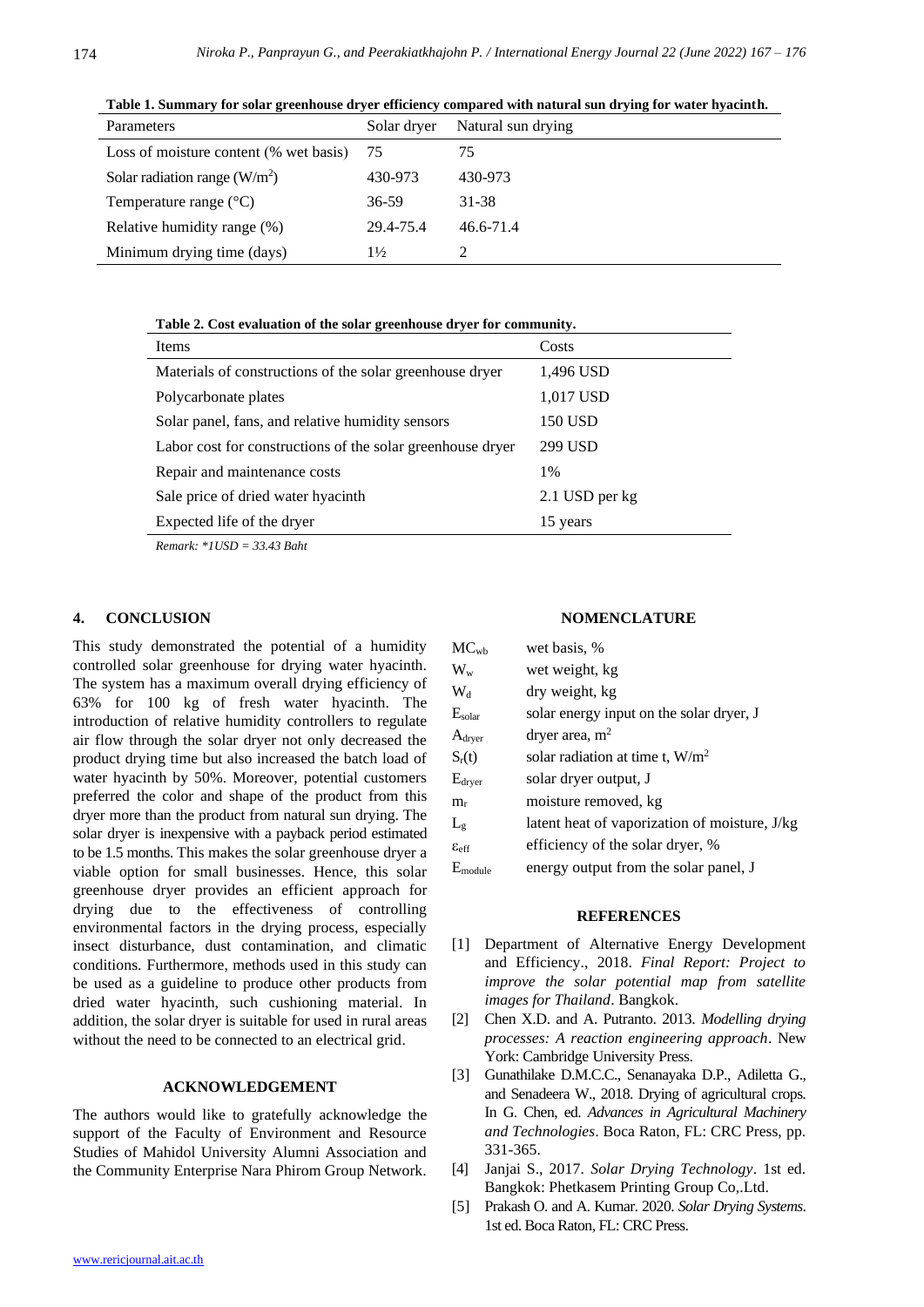- [6] Visavale G.L., 2012. Principles, classification and selection of solar dryers. In C.L. Hii, S.P. Ong, S.V. Jangam. and A.S. Mujumdar, eds. *Solar drying: Fundamentals, Applications and Innovations*. Singapore: TPR Group Publication, pp. 1-50.
- [7] Janjai S., Khamvongsa V., and Bala B., 2007. Development, design, and performance of a PVventilated greenhouse dryer. *International Energy Journal* 8(4): 249-258.
- [8] Bala B.K. and N. Debnath. 2012. Solar drying technology: Potentials and developments. *Journal of Fundamentals of Renewable Energy and Applications* 2: 1-5.
- [9] Ekechukwu O.V. and B. Norton. 1999. Review of solar-energy drying systems II: an overview of solar drying technology. *Energy Conversion and Management* 40(6): 615-655.
- [10] Janjai S. and B.K. Bala. 2012. Solar drying technology. *Food Engineering Reviews* 4(1): 16-54.
- [11] Prakash O. and A. Kumar. 2014. Solar greenhouse drying: A review. *Renewable and Sustainable Energy Reviews* 29: 905-910.
- [12] Prakash O. and A. Kumar. eds. 2017. *Solar drying technology: concept, design, testing, modeling, economics, and environment*. Springer.
- [13] Tiwari G.N., Kumar S., and Prakash O., 2004. Evaluation of convective mass transfer coefficient during drying of jaggery. *Journal of Food Engineering* 63(2): 219-227.
- [14] Sharma A., Chen C.R., and Lan N.V., 2009. Solarenergy drying systems: A review. *Renewable and Sustainable Energy Reviews* 13(6-7): 1185-1210.
- [15] Srinivasan G. and P. Muthukumar. 2021. A review on solar greenhouse dryer: Design, thermal modelling, energy, economic and environmental aspects. *Solar Energy* 229: 3-21.
- [16] Janjai S., Lamlert N. Intawee P., Mahayothee B., Bala B.K., Nagle M., and Muller J., 2009. Experimental and simulated performance of a PVventilated solar greenhouse dryer for drying of peeled longan and banana. *Solar Energy* 83(9): 1550-1565.
- [17] Kaewkiew J., Nabnean S., and Janjai S., 2012. Experimental investigation of the performance of a large-scale greenhouse type solar dryer for drying chilli in Thailand. *Procedia Engineering* 32: 433- 439.
- [18] Intawee P. and S. Janjai. 2011. Performance evaluation of a large-scale polyethylene covered greenhouse solar dryer. *International Energy Journal* 12(1): 39-52.
- [19] Janjai S., Intawee P., Kaewkiew J., Sritus C., and Khamvongsa V., 2011. A large-scale solar greenhouse dryer using polycarbonate cover: Modeling and testing in a tropical environment of Lao People's Democratic Republic. *Renewable Energy* 36(3): 1053-1062.
- [20] Janjai S., 2012. A greenhouse type solar dryer for small-scale dried food industries: Development and dissemination. *International Journal of Energy and Environment* 3(3): 383-398.
- [21] Tohsing K., Janjai S., Lamlert N., Mundpookhier T., Chanalert W., and Bala B., 2018. Experimental performance and artificial neural network modeling of solar drying of litchi in the parabolic greenhouse dryer. *Journal of Renewable Energy and Smart Grid Technology* 13(1): 83-95.
- [22] Hempattarasuwan P., Somsong P., Duangmal K., Jaskulski M., Adamiec J., and Srzednicki G., 2019. Performance evaluation of parabolic greenhousetype solar dryer used for drying of cayenne pepper. *Drying Technology* 38(1-2): 48-54.
- [23] Pankaew P., Aumporn O., Janjai S., Mundpookhiew T., and Bala B.K., 2019. Performance of parabolic greenhouse solar dryer equipped with rice husk burning system for banana drying. *Journal of Renewable Energy and Smart Grid Technology* 14(1): 52-65.
- [24] Pankaew P., Aumporn O., Janjai S., Pattarapanitchai S., Sangsan M., and Bala B., 2020. Performance of a large-scale greenhouse solar dryer integrated with phase change material thermal storage system for drying of chili. *International Journal of Green Energy* 17(11): 632-643.
- [25] Gupta V., Gupta K.S., and Khare R., 2021. Experimental analysis for drying of potato slices on detachable solar greenhouse dryer. *Materials Today: Proceedings* 47: 6269-6273.
- [26] López-Ortiz A., Norman A.S., and Valladares O.G., 2021. Bioactive compounds conservation and energy-mass analysis in the solar greenhouse drying of blackberry pulps. *Heat and Mass Transfer* 57(8): 1347-1361.
- [27] El-Kashoty M.M., Khater E.S.G., Bahnasawy A.H., and Nagy K.S., 2020. Effect of temperature and air recirculating rate on the weight losses of mint under hybrid solar drying conditions. *Misr Journal of Agricultural Engineering* 37(4): 357-372.
- [28] Casas E.V., Raquid J.G., Yaptenco K.F., and Peralta E.K., 2012. Optimized drying parameters of water hyacinths (*Eichhornia crassipes. L*). *Science Diliman* 24(2): 28-49.
- [29] Mrema G.C., Gumbe L.O., Chepete H.J., and Agullo J.O., 2011. *Rural structures in the tropics: Design and development*. Rome: FAO.
- [30] Bala B.K., 2020. *Agro-product Processing Technology: Principles and Practice*. 1st ed. Boca Raton, FL: CRC Press.
- [31] Mani P. and V. Thirumalai Natesan. 2021. Experimental investigation of drying characteristics of lima beans with passive and active mode greenhouse solar dryers. *Journal of Food Process Engineering* 44(5): 1-12.
- [32] Müller J. and A. Heindl. 2006. Drying of medicinal plants. In R. J. Bogers, L. E. Craker. and D. Lange, eds. *Medicinal and Aromatic Plants*. Netherlands: Springer, pp. 237-252.
- [33] Jareanjit J., 2012. A solar dryer technology and its development. *KKU Research Journal* 17(1): 110- 124.
- [34] Boonyasri M., Lertsatitthanakorn C., Wiset L., and Poomsa-ad N., 2011. Performance analysis and economic evaluation of a greenhouse dryer for pork